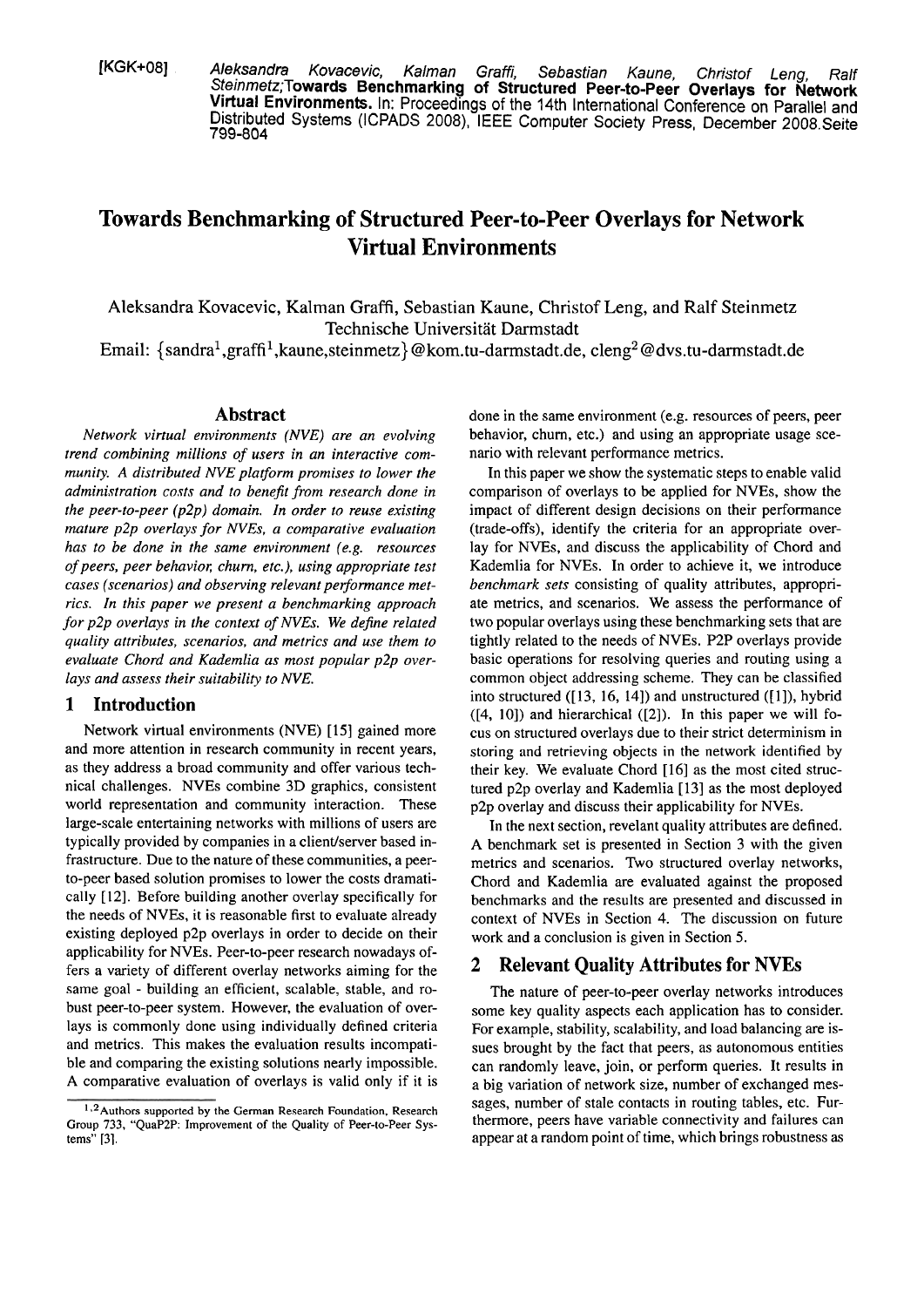another important quality aspect. In this paper we focus on purely performance attributes and omit not performance related attributes like reliability, availability, consistency, and security. In the following, we present the quality attributes that have been considered, for further details see [7].

*Eficiency* is defined as the ratio of performance (performance of overlay operations and service provisioning) and costs (from the view of individual node, the whole p2p overlay and the IP infrastructure).

*Stability* is tightly connected with resilience and is not clearly distinguished from *robustness.* Therefore we will here try to make the difference between them, considering the focus of this paper. Stability, resilience, and robustness describe the behavior of the system under changed conditions. From the point of view of the system architecture there are two classes of changes: expected and unexpected. All changes that are predicted and therefore described by a protocol are referred to as *expected.* All appropriate actions that have to be performed under those changes are included in the protocol. Still, predicted changes can jeopardize the robustness and resilience of the system when they occur too often, therefore creating bottlenecks of the system. An example of expected changes would be a large number of joins, leaves, or searches during a short time period or a sudden big number of lookup or routing messages directed to one node. On the other side, *unexpected* changes of the systems are not considered by protocols. Examples are connection failures, attacks, etc. Accordingly, additional mechanisms must be developed to make systems resistant to intensive expected or unexpected changes.

*A resilient (stable) system* is able to maintain all functions and services the system offers under expected or unexpected conditions and environment changes. A basis for metrics describing resilience is performance variation that occurs when a system is exposed to the mentioned changes. Exact performance metrics as well as reference values depend on the observed system and usage scenarios. Here variation refers to the relative difference of a parameter from its value in stable state of a system. Therefore, evaluating resilience of a system requires previous evaluation under stable conditions.

A *robust system* is recovering from both intensive expected and unexpected changes of the system in a reasonable time interval. A basis for metrics describing robustness is therefore the time a system needs to recover to the performance it had in stable state. More precisely, performance in stable state is described with an upper and a lower performance bound. Time is measured from the point of time where the system left the stable state performance.

*Scalabiliry* is the quantitative adaptability of the overlay to a changing number of participants or services in the overlay, while preserving the performance.

An overlay is *load balanced* when the costs for publish-

ing, storing, and resolving queries are uniformly distributed over the peers. The load of a peer should be proportional to its individual capacity. Load balancing presents the distribution of traffic load (received/sent messages) on the individual pccrs. Overload can occur due to a more significant role a peer or popular datalservices it offers.

#### **3 Benchmark Sets**

A benchmark set can be presented as a tuple of quality attributes  $Q$ , metrics  $M$ , and scenarios  $S$ . Regarding a quality attribute the scenarios and observed metrics differ in a benchmarking test. In order to make statements on e.g. the scalability of an overlay, a suitable scenario and the appropriate metrics are needed. We define basic  $M$  and  $S$  sets used to evaluate P2P overlays in the context of NVEs.

#### 3.1 **Metrics**

Following set of metrics is relevant to the mentioned quality attributes Q of P2P overlays:

**Number of hops**  $N_{hops}$  is the common used metric for evaluating the performance of peer-to-peer overlays. It presents the number of contacted peers on the way from the source to the destination for an observed query (e.g. lookup in structured overlays) message. Routing in distributed hash tables (DHTs) can be either recursive or iterative. In comparison with recursive routing (e.g. in Kademlia), our measurements of the iterative routing (e.g. in Chord) takes into account also those contacted nodes that are not involved in routing the message to the destination.

**Response time**  $t_r$  is defined as the duration of a query operation. It is different in iterative and recursive routing even if the number of hops is the Same. The parallelization of lookup queries like in Kademlia brings significant performance benefits which is evidently reflecting on this metric.

**Overall success rate** *Rsucces,* is important as both the number of hops and the response time cannot show the share of successfully answered query operations. Therefore, the metrics catalog for the evaluation has to include the average success rate of requests defined as ratio  $R_{success}$  of number of successfully resolved and overall number of query operations:

$$
R_{success} = \frac{N_{success}}{N_{total}}
$$

Relative Delay Penalty (RDP) describes how well the overlay structure matches the underlying network topology. It is defined as the ratio *RDP* of the measured latency introduced by sending a message from point A to B through the overlay structure and the corresponding latency when sending it directly through the underlay **[8]:** 

$$
RDP = \frac{d_{overlap}(A, B)}{d_{underlay}(A, B)}
$$

**Stale contact ratio**  $R_{stable}$  measures the usage of stale contacts in the routing table. Peers are joining and leaving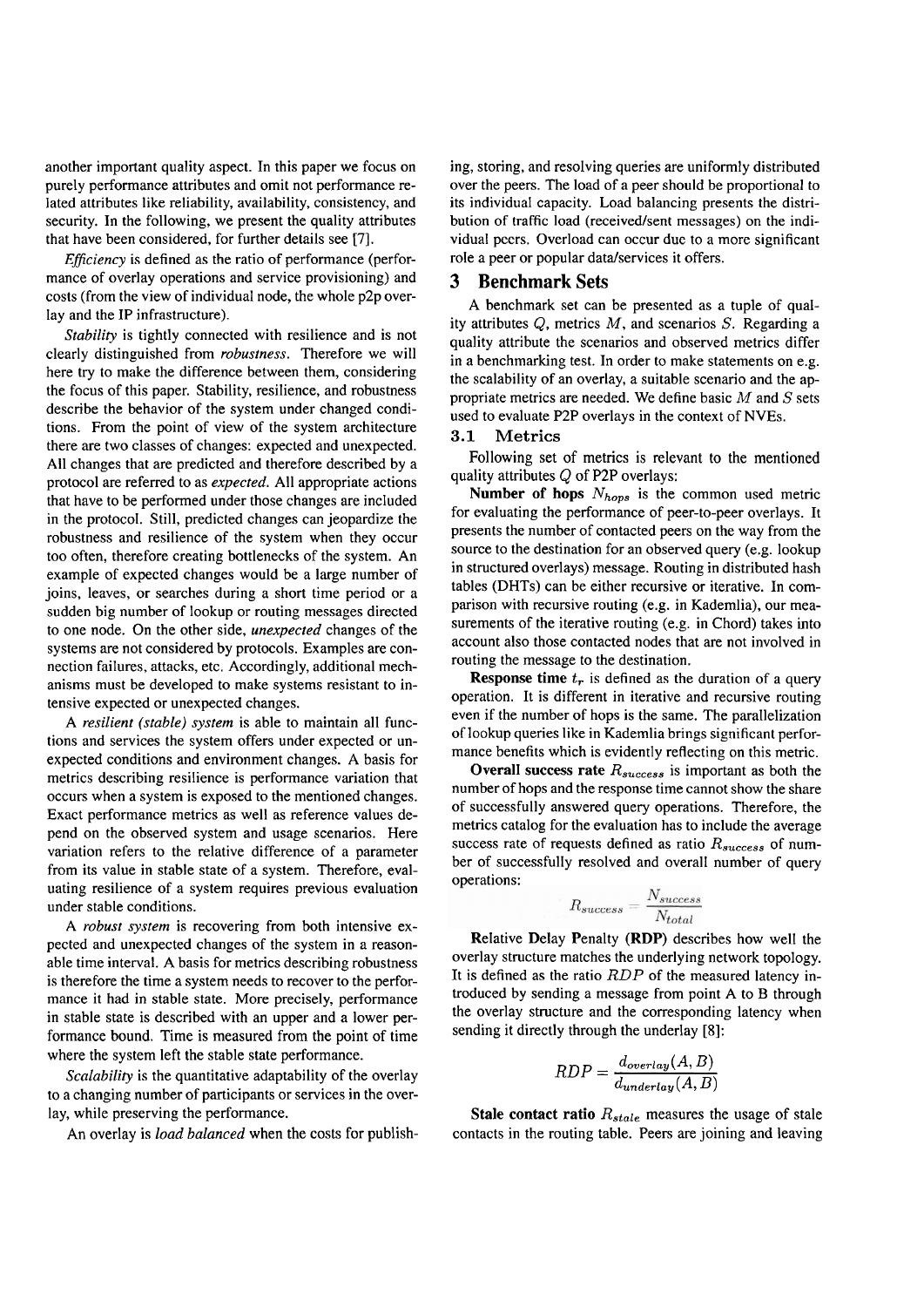the network and thereby their contact information in routing tables of other peers can be stale. This influences the overall performance of the protocol. Stale contact ratio

$$
R_{state} = \frac{\sum N_{messages}(state\_contact)}{\sum N_{messages}}
$$

gives the share of messages sent to peers which already left the network in the overall number of sent messages.

**Message distribution** shows the exact portion of the total number of received messages for each peer and directly shows the load distribution.

**Message type distribution** sorts all received messages into different types, in order to depict protocol overhead or load balancing. Currently, the following main five different types of messages are identified:

- *join* which includes all message types which are necessary in a bootstrapping phase,
- *leave* consisting of all message types which are supporting a leaving process,
- *maintenance* including all messages for stabilization of network structure (e.g. updating routing table),
- *user messages* which presents all messages of overlay operations involved in user interaction, and
- *result* including all necessary messages for transfer of the data.

**Stale message ratio** determines the percentage of lost messages caused by *churn:* 

$$
R_{lost} = \frac{\sum N_{lost\{{\rm messages}}}}{\sum N_{\rm messages}}
$$

#### 3.2 Scenarios

An observed overlay 0 performs different depending on the used scenario  $S$ . The scenario defines which overlay operations certain peers or a group of peers perform at which point of time. The scenarios considered in this benchmark set are described in the following and a detailed scenario setup for experiments (Section 4) is given.

*Ideal* is the scenario where peers first join the network and once the bootstrapping process is over, peers start to perform specific overlay operations. A new overlay operation will not take place before an appropriate stabilization phase is over, chum is not expected. For example, in experiments with 10.000 nodes, during the time interval  $t_j = [0 : 10.000]$  *ms* all participating peers join the network (lms per peer). Besides joining, peers will publish their data using *put(key,data).* In the next time interval,  $t_{st} = [10.000 : 90.000]$  *ms* the system stabilizes. The peers

perform a number of lookup/search operations starting at *Tget* = 100.000 ms. *Volatile Joins* is a scenario with changing network size. The participants are divided in groups **90, 91,** and **g2,** after joining and completing the bootstrapping phase of the first group **go,** all peers from **go** publish their data. Once the publishing process is done, peers start random  $get(key)$  operations and group  $g_1$  joins the network. Peers from the group **go** will continue performing *get(key)*  operations and group  $g_2$  joins the network and perform the appropriate actions analogue to above. *Churn* is a scenario where a significant number of peers leaves in a short time interval. In our experiments, two groups of peers are considered -  $g_0$  with  $1/3$  and  $g_1$  2/3 of the overall number of peers. The actions in this scenario are described in Figure 1. *Failures* is the same like scenario 'Chum' with the difference that peers are randomly failing during the simulation so that messages are getting lost, contacts in routing table outdated, etc.





#### **4 Experiments Using the Benchmark Sets**

NVEs state various requirements on the described quality attributes. However, with the proposed benchmark sets we are able to evaluate existing (and new) P2P overlays systematically for e.g. the purpose of NVEs. For each quality attribute we define the metrics and the scenario in which the overlays are tested, by this the results become comparable. As NVEs require identifiable objects in a virtual world we consider DHTs as most fitting to the need of NVEs. Among them we identified Chord [16] as the most cited one in literature and Kademlia [13] as the most used in real world peer-to-peer applications, as promising candidates for benchmarking in context of NVEs. All experiments are done in the peer-to-peer simulator PeerfactSim.KOM [l I]. The common setting for all experiments are the following. Maximal latency is set to 350ms, timeout penalty is 750ms. Kademlia has  $b = 1$ , replacement cache is 2, timeout multiplier is 2.5 while  $k$  and  $\alpha$  are variable. In Chord number of successors are 10 and stabilization interval is 650ms.

## 4.1 Efficiency

In this experiments, the scenario 'Ideal' is used, metrics  $N_{hops}$ ,  $t_r$ , and RPD, the experiment size is 10.000 peers, Kademlia bucket size  $k$  is 10 or 20, and the degree of parallelism  $\alpha$  is 1 or 3. The results of the simulations are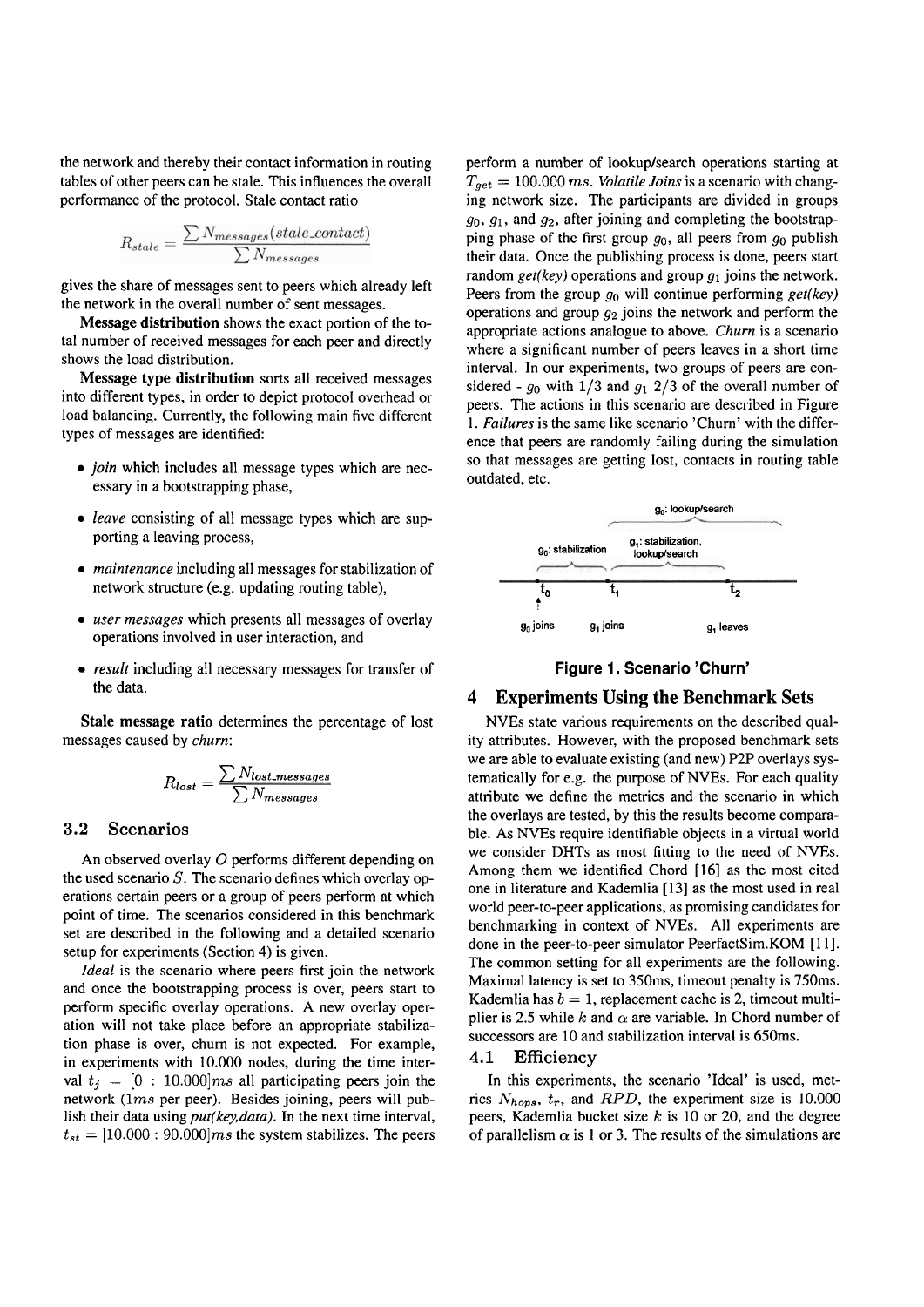presented in Figure 2(a). Efficient lookup operations are crucial for NVEs to quickly retrieve objects identifiable by their keys.

Chord needs around 35% more hops than Kademlia with  $k = 10$  and  $\alpha = 3$ . Turning off parallel lookup resolution in Kademlia ( $\alpha = 1$ ) and increasing the size of buckets to 20 significantly decrease the number of necessary hops, as less peers are involved in the lookup query. However, parallelism decreases the response time as shown in Figure 2(b). Here, Chord needs to much time for query resolving, which shows that it cannot be used without modifications for NVEs. As a result, we conclude, that overlays Iike Kademlia, that parallelize the lookup operations are to prefer as **P2P** infrastructure for P2P based NVEs. With regard to the RDP, we see that overlay distances in Kademlia are very close to underlay distances. However, as we have shown in [9] by using information about the underlay, lookup times and overlay distances can be decreased even more.

#### 4.2 **Scalability**

The experiments on scalability use the scenario 'Volatile Joins' with the metrics  $N_{hops}$ ,  $t_r$ , and *RDP*. The Experiment size is 100, 1000, 2500, 5000, and 10.000 peers, and in Kademlia the bucket size k is fixed on 10 and  $\alpha$  on 3. As the complexity of routing performance in both protocols is  $O(log_2(n))$ , Kademlia and Chord are not scaling linear but logarithmic. Figure 3 shows that Chord again scales significant worse then Kademlia as the number of hops increase from 4 to 7 with the increasing the experiment size, whereas Kademlia peers need in average 3 instead of 1,5 hops. However, both protocols have a lookup complexity of  $O(log_2(n))$ , which is state of the art for DHTs. Both overlays fit the with this complexity to the needs of modern infrastmctures for large-scale NVEs.

#### 4.3 **Stability**

In these experiments, we used the scenario 'Chum', and metrics  $N_{hops}$  and  $t_r$ , whereas the experiment size is 10.000 peers. In Kademlia the bucket size k is fixed on 10 and  $\alpha$  on 3. The chum rate is set on mixed log-normal rate in order to investigate the behavior of the overlays under realistic peer participation.

Due to the extreme increase of network size (double size) in short time interval, the performance of both protocols is significantly decreasing between  $t_1$  and  $t_2$  as shown in Figures 5 and 4. The size of peers in the network before  $t_1$  is 3000 nodes, therefore it is corresponding to the performance values of  $N_{hops}(Chord) = 6$ ,  $N_{hops}(Kademlia) = 2, t_r(Chord) = 600 ms, and$  $t_r(Kademia) = 120$  ms, see Figures 3(a) and 3(b). Between  $t_1$  and  $t_2$ , the performance corresponds to the performance values for 10.000 nodes:  $N_{hops}(Chord) = 7$ ,  $N_{hops}(Kademlia) = 3$ ,  $t_r(Chord) = 700$  ms, and  $t_r(Kademlia) = 200$  ms. The results in Figures 4 and



**Figure 4. Stability (Number of Hops) of Kademlia and Chord** 



**Figure 5. Stability (Response time) of Kademlia and Chord** 

5 show severe unstable performance values for Chord, with much bigger confidence intervals. Additionally, when 7000 peers leave the network at the point *t2,* Chord has one additional peak caused by dead contacts in the routing tables waiting for timeouts. In contrast to that, Kademlia sustains no significant performance decrease. This results from contact updating and data replication mechanisms used in Kademlia, which are more fitting to the NVE scenario than the data management strategies in Chord. Caching of results may help in fastening the lookup time of objects, but also introduces data consistency issues. However, for immutable data like landscape information in NVEs caching is a good strategy to improve the response time as well as prioritized processing of specific overlay operations **[5].** 

#### 4.4 **Robustness**

Experiments on robustness require the scenario 'Failures', as we are interested in the behavior of the overlays in unexpected situations. We present here results conceming metrics  $N_{hops}$  and  $t_r$  with an experiment size is 10.000 peers. Kademlia's bucket size k is fixed to 10,  $\alpha$  on 3 and the churn rate is set on mixed log-normal.

Comparing with the results regarding stability, performance variations are here considerably bigger. The response time is drastically increasing, especially in the case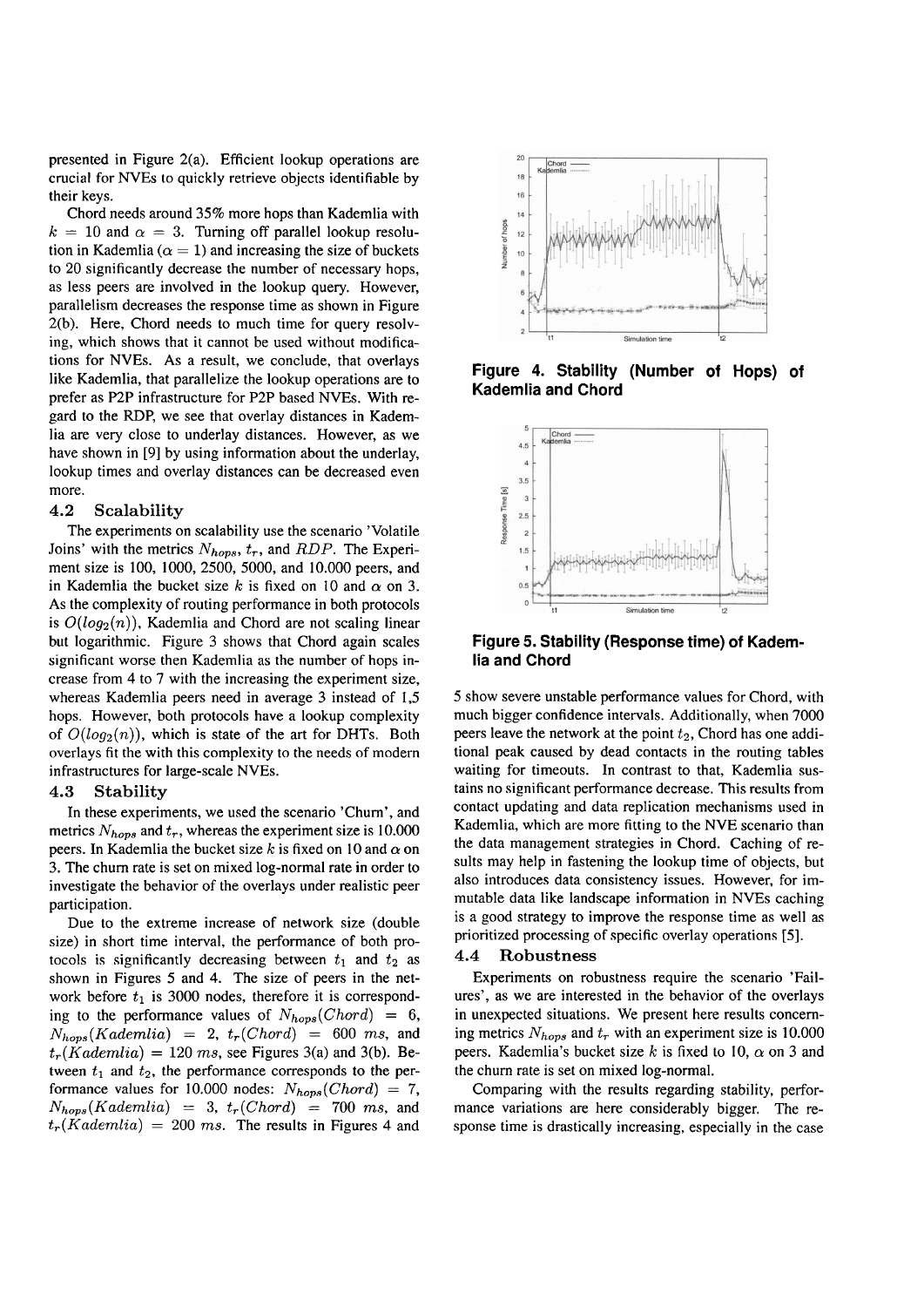

Figure 6. Robustness (Number of hops) of **Kademlia and Chord** 

of Kademlia where even parallelism with  $\alpha = 3$  could not help to maintain the performance under high failure rate. Both Kademlia and Chord need a much bigger number of hops to resolve the lookup queries after the group  $g_1$ joined the network at the time  $t_1$ . While the average hop count  $N_{hops}$  in Kademlia decreases slowly after getting its highest value, the number of hops in Chord stays around its maximum until the group  $g_1$  leaves the network at the time point  $t_2$ . The Chord ring was broken between  $t_1$  and  $t_2$ . The response time  $t_r$  of Kademlia constantly grows between  $t_1$  and  $t_2$ . Timeouts of lookup operations are increasing because sudden leaving of  $2/3$  of participants caused

# Figure 7. Robustness (Response time) of Kademlia and Chord<br>a big number of dead contacts in the routing tables. The

reason for the large confidence intervals is that the number of online peers in the systems vary greatly responding to the mixed log-normal churn rate which reflects extreme variations of performance values. P2P infrastructures for NVEs should adopt contact management strategies like in Kademlia, where every message passing a reveals information about the network and may provide better contacts. The strict finger algorithm in Chord cannot cope with to much churn at the same time, as the Chord ring may break by that.

#### **Load Balancing**  $4.5$

As the load balancing experiments can be done with any scenario, we present experiments with the scenario 'Ideal',